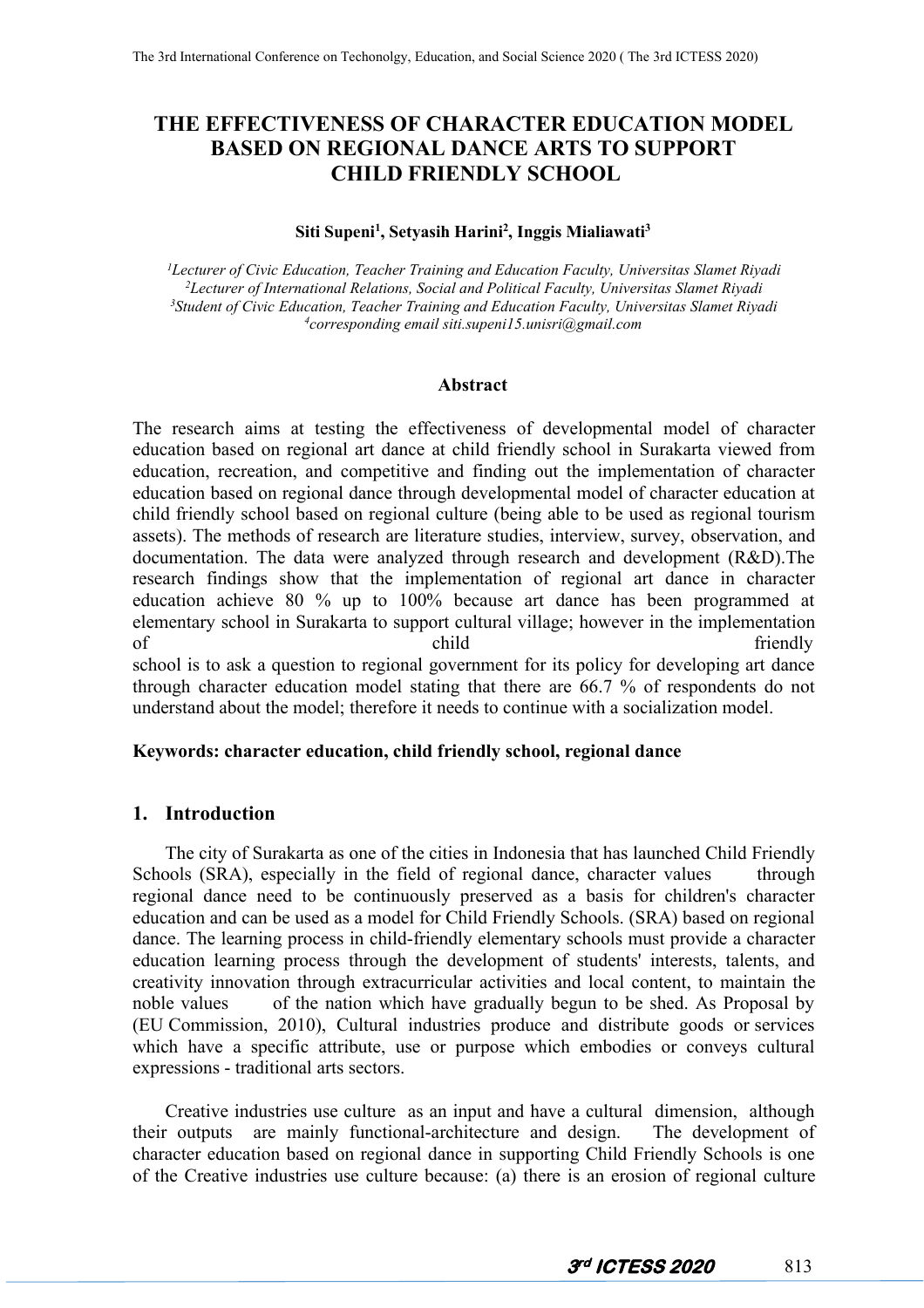with the presence of "gadget" technology for children who prefer instant culture which is more attractive to them; (b) there are still many children who do not have quality mental and character, this shows that they have not become themselves and lack confidence in achieving their desires which can result in changes in mental attitudes in children to become children with character, preserving regional dances by upholding values moral can be a filter for foreign cultures that will damage the child's mental.

### **2. Literature Review**

Child friendly school (CFS) is as a parameter of a successful school (E. B. Godfrey, 2012). Although the quality of infrastructure still needs to be improved, safe and caring in child friendly school are essences of CFS (M. C. Makwarela, 2017). Then, community in child friendly school has various roles, i.e. strengthening character education to improve the quality of CFS (A. Hermino and V. Luangsithideth, 2017. The policy of CFS affects the development of classroom pedagogy (E. King2017). The quality in teaching and learning is one of parameters in implementing CFS, although monitoring from related institution is also a factor (V. Tek, 2018). Gender, grade level, socioeconomic level of the school are also characteristics of CFS that need to be focused to improve the quality of CFS (F. Çobanoğlu, Z. A.- Tuncel, and A. Ordu, 2018). In addition, the quality of building to create safe, secure, and sustainable CFS is also indicators of fruitful CFS because children need physical movement and to avoid injury (A. S. Cinta and M. Rachmawati, 2017).

### **3. Research Methods**

Literature review, field observations according to the object of research, interviews, surveys, and documentation. Data analysis through  $R \& D$ . The character education model based on regional dance is supported through psychological, educational, and socio-cultural approaches, with qualitative descriptive analysis carried out in 2020.

### **4. Result and Discussion**

Dance was an expression of human feelings expressed by the motions of human body. The motion in dance was not the movements that we did everyday (real movements of someone who carried out daily activities), but were movements that had undergone processes and changes from daily movements, ie movements that had been specifically processed based on feelings, intuitions, expressions, imagination, perceptions, and interpretations that led to the power of aesthetic experiences that were already presentative (Silvester Pamardi, 2012).

From the results of the research effectiveness test on the character education model based on regional dance to support child-friendly schools in the city of Surakarta, it gets a high percentage, 88% -95% because dance has been programmed by elementary schools in Surakarta as a cultural city. Model, not fully understanding about the development model, which answered Yes: 66.7%. Need to follow up on model socialization. Based on the research results, it needs to be supported by Community arts are considered to be shared, socially and self-expressive creative in the fields of visual arts, dance, storytelling, music, theatre, craft, film-making and new technology. The roles of arts community are enabling people to develop a relationship with the environment and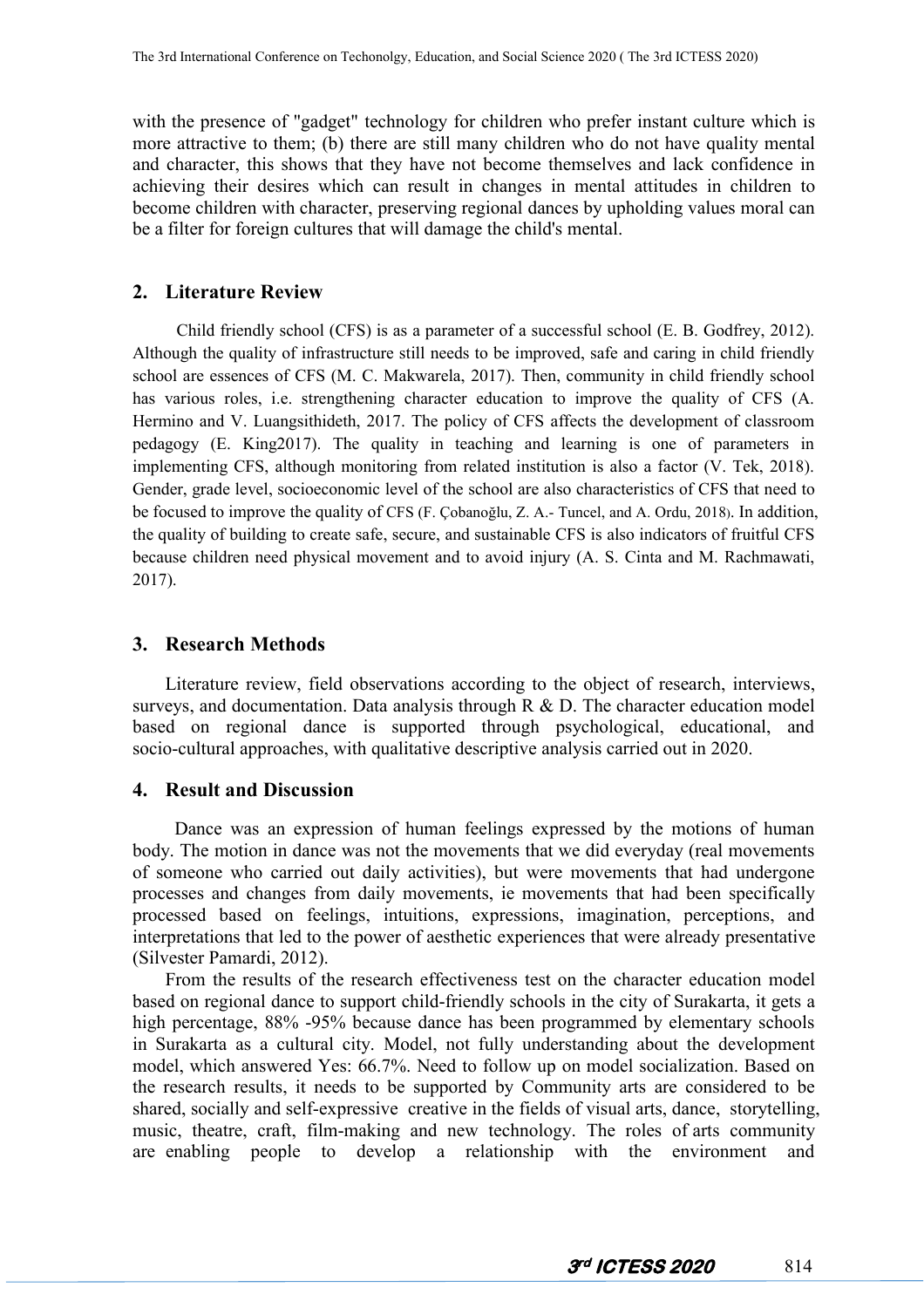understanding of identity, locatedness, economy, culture and well-being (Ramsden *et al*., 2011).

Character Education Model Based on Regional Dance Arts to support Child Friendly Schools, but it has not been implemented optimally, with the support of facilities and pre-facilities in the school environment, due to inadequate facilities both from human resources as movers and equipment which are still limited, and also the need Creativity uses experience and knowledge in an original synthesis determined by the situation analysis which arises or occurs at a time. It can be educated and stimulated by the collaboration of the coach with the athletes and the one between themselves. (Raţă, G. 2011).

The function of character education applied to students through regional dance is to: (1). Building a multicultural national life;  $(2)$ . To build a nation that is intelligent, cultured and capable and develops basic potentials so that they are good-hearted, have good thoughts, and have good behavior; (3). Build the attitude of citizens who love peace, are creative, independent, and are able to live in harmony, a trait that is embedded in the soul and with a nature that spontaneously radiates attitudes, actions and deeds. Character is a trait that has the impetus to display commendable behavior. (Daryanto, 2013: 68).

Character education through The preparation of *Bedhaya Sarpa Rodra* dance moves was inseparable from the considerations of the dancer's body work, motion techniques, motion forms, and content. The dancer's body was an important consideration in *Bedhaya Sarpa Rodra* dance, because this dance movement was an exploration movement that required dancer experience and bodily flexibility (Saryuni Padminingsih, 2019). SD must support character education programs through; exemplary, empowerment, integrated, comprehensive, habituation, intervention, and compassion.

#### **4.1. Character Education through Extracurricular Activities in Elementary Schools**

Primary school is an institution that is important for developing character education. In general, primary schools must contain all aspects of learning as outlined in eight subjects, local content, and self-development. Subjects and local content are included in school intracurricular activities, while self-development can be implemented in the form of extracurricular activities. Self-development aims to provide opportunities for students to develop and express themselves according to the needs, talents and interests of each student. Extracurricular activities can be realized in activities such as dance, music, visual arts, and so on. From each of these sub-activities can be seen what character values

can be implemented in it through the art of dance, students are trained and accustomed to be disciplined, honest, creative, independent, hard work, patient, and mutual respect Challenges can appear in communities at risk of losing their unique character and attempting to protect their special sense of place. The role of arts is examined as a means for encouraging and strengthening sense of place and community identity, as well as building resilience (Maria-Nataşa Văidianu, 2013).

#### **4.2. Regional Dance**

Historical Review of Dance in a Religious Perspective. In essence, the discussion about Javanese society is included in the theme of the study of the problem of dance creation, the concept of art copyright in Eastern society tends to be influenced by religious elements, including;

1. Fillsafati concept

Art is the inner speech of a very noble person, because the process of creating art, through mental sedimentation, becomes the principle of creation. The concept of art

**3 rd ICTESS 2020** 815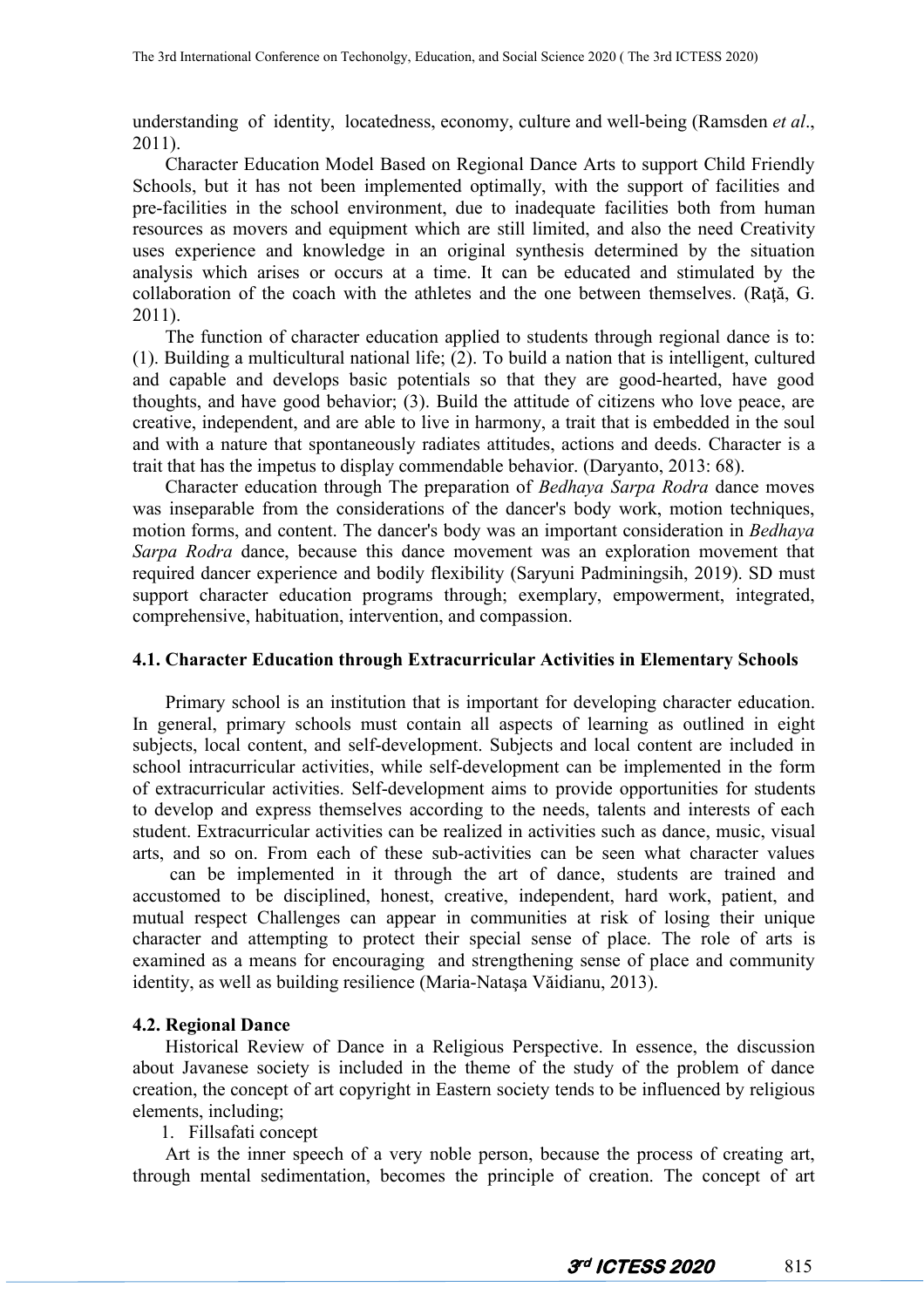creation according to Javanese society is the Javanese view of humanlife, God, and the view of the natural world around human life.2. Conception of Beauty.

Beautiful conception for each person has a different perspective. The concept of beautiful according to Javanese society is rather close. This affects the aesthetic response, to express views on humans, God, and the natural environment by the Javanese community, it can be seen from the life motto:"Sangkan paraning dumadi" (human origins), the intentions of works of art lead to prelogical, metaphysical things., in fine arts: the Bedoyo dance which consists of nine dancers: The Srimpi dance with four dancers. All of them have a meaning about the origin of humans. more or less influence on the visualization of forms, especially in serving techniques.3. Cooric Harting

The definition of dance according to Cooric Harting is a series of rhythmic movements of the human body accompanied by rhythm and performed in one space and time.

#### **4.3. Main Elements in Dance**

1. Raga is a dance that must display body movements by taking 2 positions, namely a graceful body movement position and a sitting or standing position that looks soft and not stiff.<br>2. Rhythm is a dance that must have rhythmic elements that can unite the graceful

body movements accompanied by accompanying music, both in terms of tempo and rhythm.

3. Rasa is a dance that requires the performer to be able to convey the expression of a feeling / deepest soul through a dance / movement and facial expression.

Understanding the value and implications of neuro-physiological processes, this practice is anchored in principles and techniques of embodiment derived from different somatic practices and forms, strongly orienting our work. Amongst newer to ancient practice and philosophical influencing traditions are Mabel Todd's experiential anatomy-Idiokinesis, kinesthesia, Body-Mind Centering® (1993), Release and Alignment, Mathias Alexander, Laban/Bartenieff.

## **4.4. Cultural Arts in Building Children's Character**

Javanese people are very rich in arts and culture that are so inherent in everyday life. The use of mother tongue (Javanese) which is used for communication in everyday life in society has an agreement in its use. The use of this language is not solely used for communication, but the communication will reflect the moral values contained communication, but the communication will reflect the moral values therein. A child will use the language "manners" when communicating with people who are older. The application of "manners" reflects how a child is "respectful" to elders. Regardless of its origin and historical value, Jaranan was a form of heroism and military spirit possessed by cavalry forces. This could be seen from the dynamic, rhythmic, and aggressive movements that were shown through the flapping of horses like when in the middle of a battle. In Kuda Lumping show there were dancers who displayed magical supernatural powers.(Slamet 2019). Various types of traditional arts that live in society, such as musical instruments, dance, ketoprak, puppets, dolanan songs, and so on, can also be used as a medium in children's character education.

*Karawitan* as one of the Javanese arts which is well known by the public is also a very appropriate medium. In learning musical instruments, children are not only "*nabuh*", hitting the gamelan instruments in front of them, but also teach many moral values to children. The values that can be taught to children when learning gamelan include: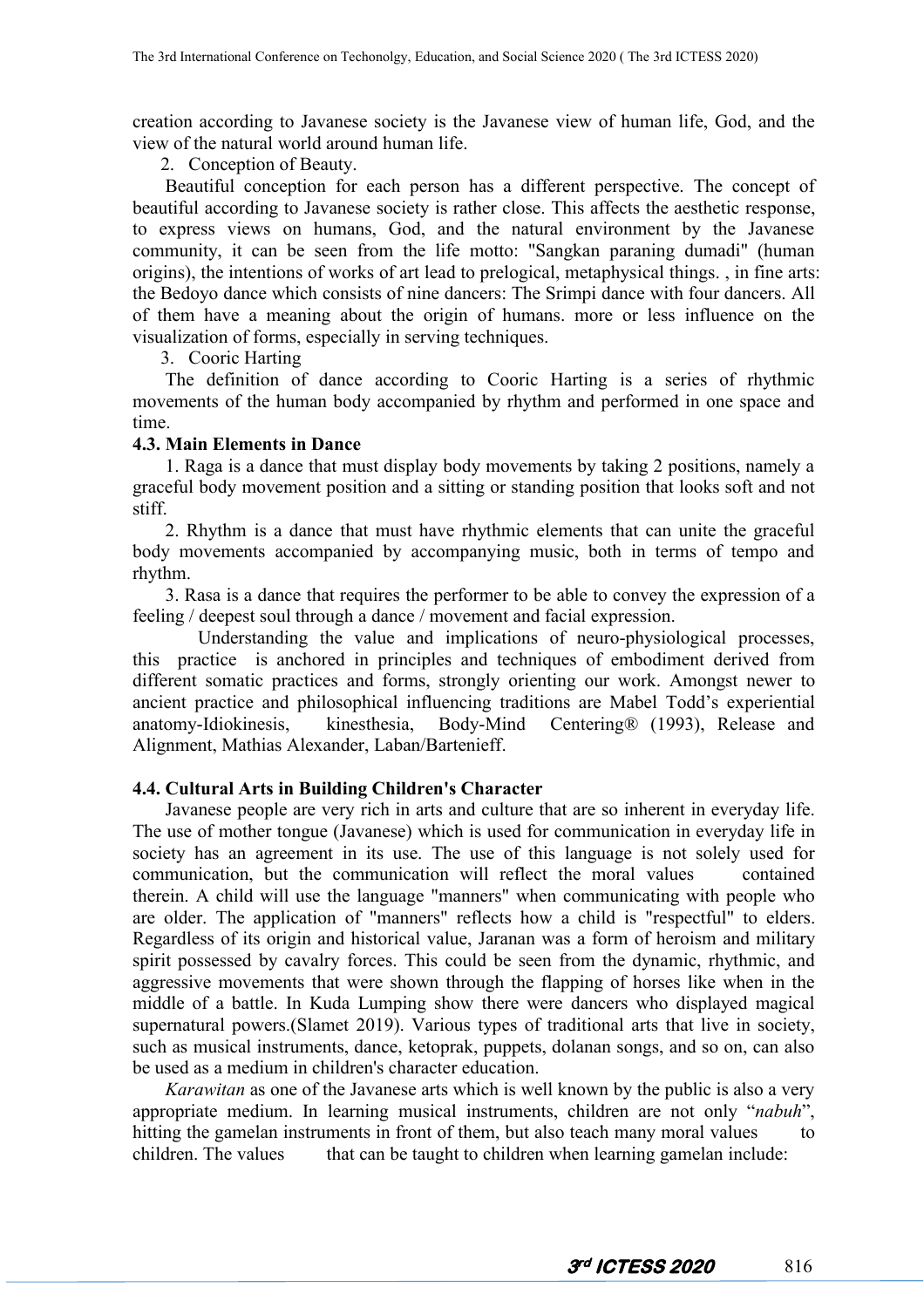a. The value of mutual assistance. When a person plays an instrument, the child must pay attention to other instruments so that there will be a beautiful combination of instruments.

b. Responsible. When a child hits the gong, not just any beat must be hit but must be on the right beat and must not forget.

c. Respect for others. When hitting the instrument, the volume must be adjusted to the volume of his companion and must not be louder than the other strokes.

d. Discipline. Each child must hit according to the notation and must not beat himself at will.

If these values are instilled in every child who follows musical training, they will learn a lot of ethics that must be obeyed. Thus the personal formation and character of children will be built from the beginning. Through art and cultural education, children practice thinking democratically and freely expressing their expressions. This learner model will certainly form the character of children who have the courage to express their opinions and have the power to develop their thoughts according to their creative abilities. Students feel happy when they can express themselves when playing gamelan, nembang while dancing, or other art forms. Creativity uses experience and knowledge in an original synthesis determined by the situation analysis which arises or occurs at a time. It can be educated and stimulated by the collaboration of the coach with the athletes and the one between themselves (Mihaela Ganciu,2013). Culture and art as the nation's creative products have certainly undergone a long process so that they are closely attached to people's lives. Therefore, in providing children's education to shape their character and personality, it will be more appropriate if it is based on the nation's own culture.

One of the priority scales for regional dance development, many programs and activities have been implemented as the implementation of the Child Friendly School (SRA) policy. Given the lack of dance production and specially curricula in somatic dance approaches and even less of dance - technology including this approach to embodied mediated interfacing, *Senses Places* endeavors to move dance beyond the aesthetics of visual and musical traditions, and bring the focus back to the very *corporeality*, by including multiple embodied aspects of aesthetic inter-subjective communication, particularly through kinesthesia.

## **5. Conclusions and suggestions**

The research findings show that the implementation of regional art dance in character education achieve 80 % up to 100% because art dance has been programmed at elementary school in Surakarta to support cultural village; however in the implementation of child friendly school is to ask a question to regional government for its policy for developing art dance through character education model stating that there are 66.7 % of respondents do not understand about the model; therefore it needs to continue with a socialization model.

.